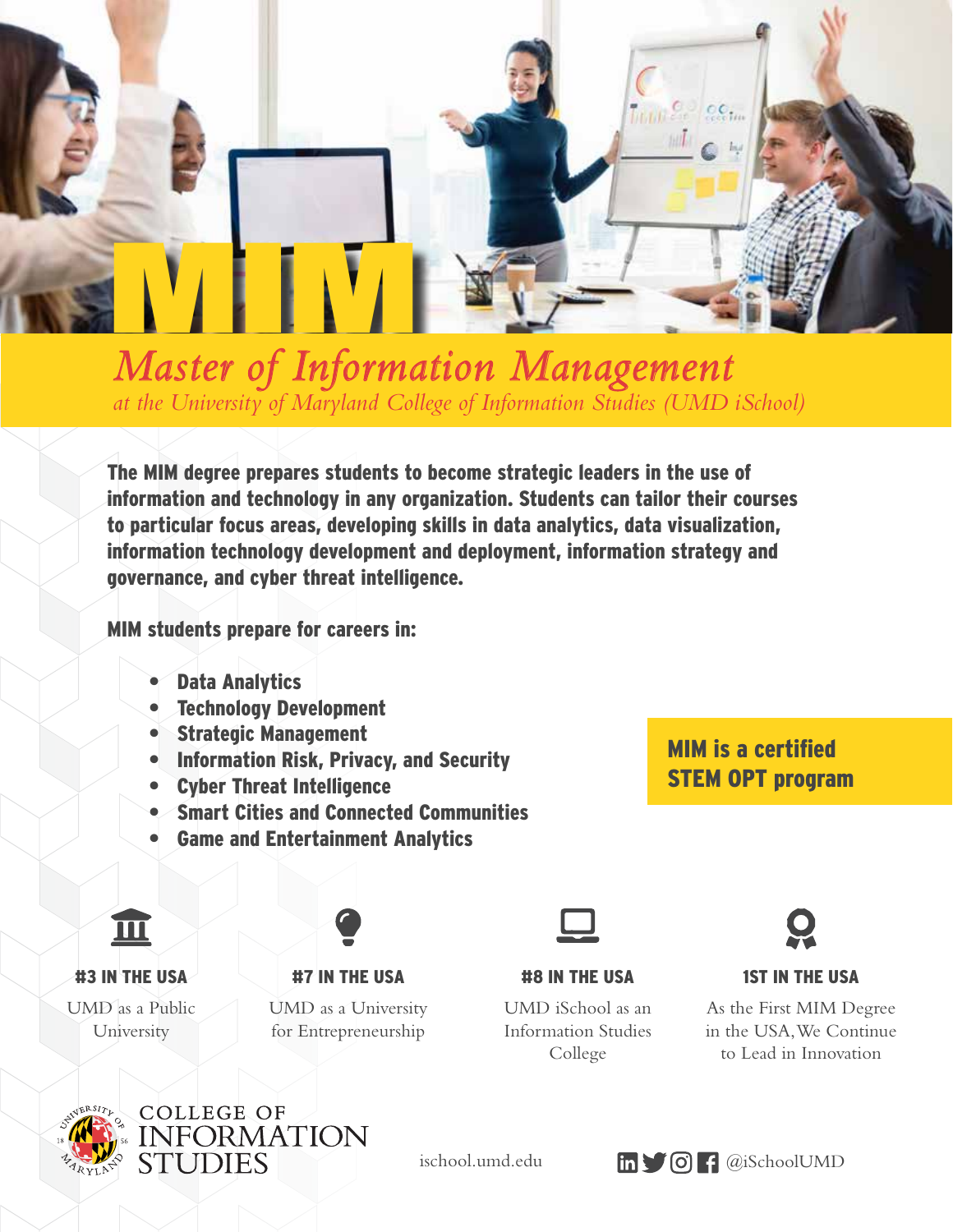# CAREER PATHS

The MIM program equips students with the technical and analytical skills to lead organizations in data-driven decision making, technology development, and information governance and security. As a result of the program's unique multidisciplinary curriculum, practical skills training, and hands-on learning opportunities, our sought after graduates are prepared to apply their skills directly and immediately in their careers. Here are a few of our graduates' common career paths.

#### Data Analytics & Visualization to Drive Organizational Decision-Making

data scientists, data analysts, business analysts, data visualization specialists, market research analysts, information taxonomists, digital marketing specialists, gaming and entertainment analysts

#### Organizational Information Strategy & Governance

chief data officers, directors of information governance and policy, systems administrators, information compliance specialists, database architects, urban planners, digital anthropologists, IT infrastructure project managers

#### Technology Development & Deployment in Organizations

technology and application designers, product developers, interactive designers, IT solutions designers, web developers, information architects, business technology consultants

#### Information Risk, Privacy, and Security

information security specialists, information security analysts, cyber-threat intelligence officers, cyber-threat analysts, directors of information assurance

Graduates work for top private companies and government organizations such as Adobe, Morgan Stanley, Fidelity, Honda, American Express, PriceWaterhouseCoopers, IBM, Progressive Insurance, Bloomberg, IRS, US Census Bureau, US Department of the Treasury, BlueCross BlueShield, J.P. Morgan, Capital One, Library of Congress, Verizon, Deloitte, Microsoft, Washington Post, World Bank, and more.



"Cybersecurity is much more than sitting behind a keyboard to stop hackers."

- Aderonke Adeniji, MIM Alumna, Director for Information Assurance, Office of Cybersecurity for the U.S. House of Representatives

MIM human-centered cybersecurity skills and perspectives helped to prepare Aderonke for her role directing risk management and security audit and compliance efforts across the House.



COLLEGE OF INFORMATION **STUDIES** 

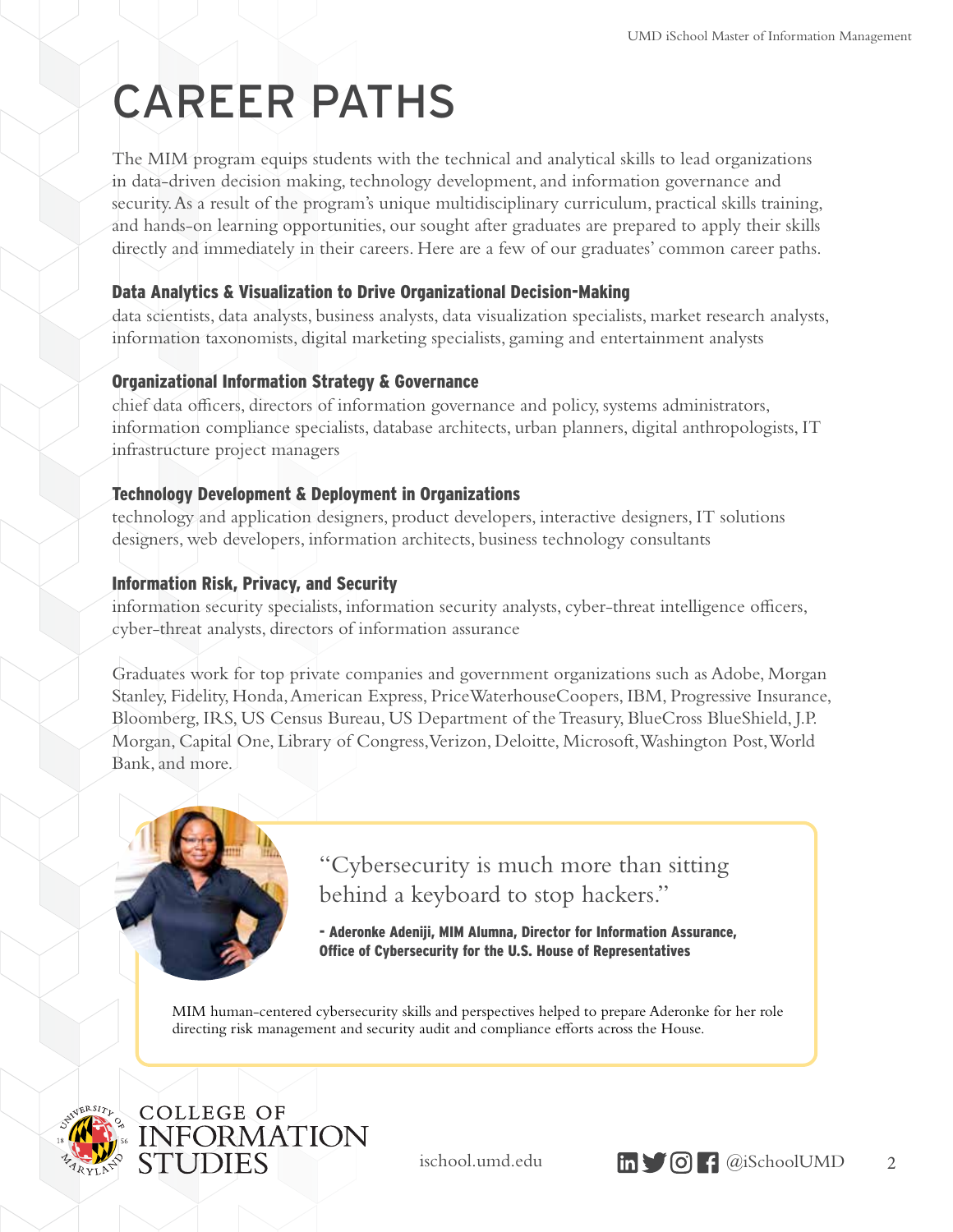### CURRICULUM & FOCUS AREAS

Through a multidisciplinary curriculum that draws from management, computer science, information systems, and information science, this degree program addresses the growing and unique need for information professionals who understand complex social and organizational issues.

The curriculum blends theory, practical skills, and hands-on learning, preparing graduates to apply their skills directly and immediately in their careers. Students work on projects with the UMD iSchool's 400+ top industry partners and have opportunities for hands-on learning at the college's world-renowned research centers and labs.

Students are required to complete 36 credit hours of academic work, including core courses, electives, and a capstone or thesis—typically completed by full-time students in two years. MIM students can choose to apply their electives to a focus area, preparing them for a specific career path:

#### Data Analytics

The focus area in data analytics intends to inspire our students with a fascination with data and information, a respect for the elegance of analytics, and an adoration of the beauty of data visualization. Students are trained in the use of machine learning, artificial intelligence, and other advanced methods of analysis, as well as understanding how big data infrastructures and tools can be leveraged to implement scalable analytics solutions that transform data into meaningful insights that drive social and organizational decision making.

#### Strategic Management

The focus area in strategic management trains our students to help facilitate collaboration and information sharing to support organizations in developing and managing their enterprise information strategies. Students are trained to solicit information requirements from different categories of information consumers, consider ways to evaluate, architect, and integrate technical tools to develop information management solutions, intuit and devise methods of mitigating inherent risks associated with managing information, effectively communicate the benefits and socialize the advantages of governed information management practices and programs to both technical and management teams within and across organizations, and then institute and manage those information management technology solutions.

#### Technology Development

The focus area in technology development supporting the user experience trains our students to engage information consumers to understand their data needs and deploy applications that support discovered requirements. Students are trained to assess client use cases and information needs, translate business requirements into technical requirements, identify necessary enabling technologies, evaluate, architect, and integrate technical tools to plan information management solutions, and oversee and contribute to the development, testing, and implementation of those information management solutions.



**COLLEGE OF** INFORMATION **STUDIES** 

ischool.umd.edu  $\text{in} \bullet \bullet$   $\text{on} \bullet$   $\text{a}$  iSchoolUMD

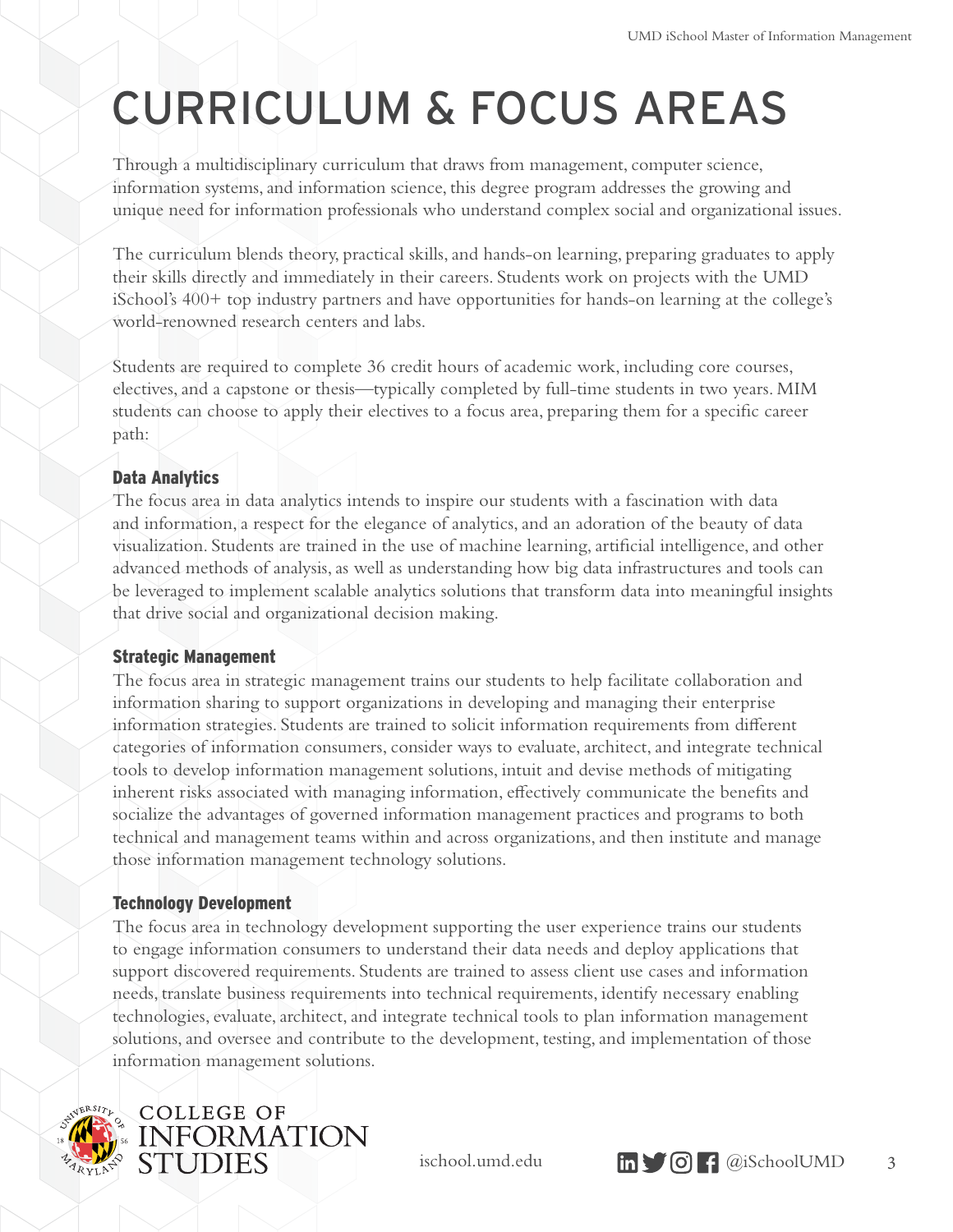#### Smart Cities and Connected Communities

This focus area will train students to recognize and assess information management requirements and dependencies to understand, direct, and manage the interoperability of core information management processes and tools supporting the operations and analytics to improve provision of citizen services by municipal, county, and state governments. Students will be trained to apply concepts and models of e-government to help interpret information policies and government directives, develop information management architecture for system interoperability, use location intelligence methods and tools dimensional data models, emerging smart city technologies and applications, streaming data from Internet of Things (IoT) sensors and devices to support coordination and innovation among municipal government groups to address challenges and opportunities to improve decision outcomes.

#### Information Risk, Privacy, and Security

This focus area is designed to prepare students to understand a variety of vulnerabilities, threats, and risks to an organization associated with data quality, sensitive data protection, and compliance with government laws as well as industry standards. Students will be trained to review government regulations and legislation, translate legal requirements into information policy specifications, and assess vulnerabilities impeding auditable compliance. Graduates will be qualified to identify key information management dependencies, assess information processes to isolate where information policies need to be implemented and enforced, integrate methods for data validation and business rule compliance, as well as help architect, socialize, and deploy corporate information governance programs.

#### Cyber Threat Intelligence

This focus area is designed to provide a foundation for students to understand the complexities of modern telecommunications, distributed enterprise software solutions, and prepare them to understand the information management implications for cybersecurity, ethical hacking, cyber intelligence, and management of cyber threats. Students will learn the methods for analyzing and curating data to attribute cyber attacks to malicious actors and gain skills such as cyber risk assessment, identification and exploitation of cyber vulnerabilities and implementation of cyber threat investigations that will enable them to enter and immediately succeed in the cybersecurity workforce.

#### Game and Entertainment Analytics

This focus area is designed for students interested in applying analytics methods and skills to devise analytical applications, support the design, operations, and improvement of delivering products and content in the Game & Entertainment industries as well as other opportunities in the experience economy. Students will be trained to work with media/entertainment content and game designers to ascertain their information and analytics requirements and employ analytics techniques to inform the design process. Graduates will be positioned to help develop customer profiles and analyze customer behaviors to influence improvements and drive profitable behaviors when developing an entertainment experience. They will help develop reporting methods that provide operational intelligence to business professionals, predictive and prescriptive analytical models to identify business opportunities, integrate real-time analytics into continuously-running applications, and understand and address the constraints set by global privacy laws and help in their compliance.



**COLLEGE OF INFORMATION** STUDIES

ischool.umd.edu  $\text{in} \quad \text{S}$  (C)  $\text{f}$  @iSchoolUMD

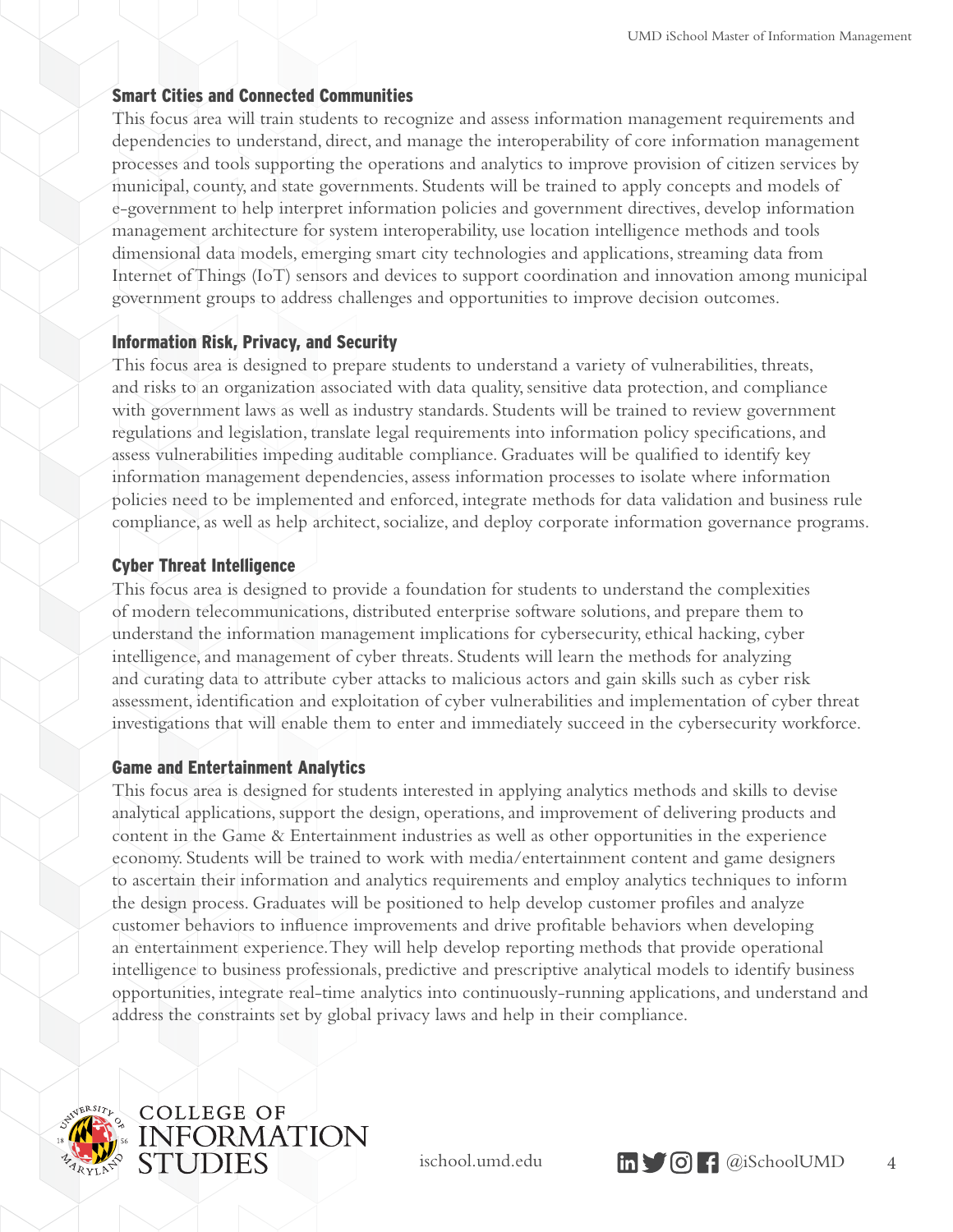## HANDS-ON LEARNING

At the UMD iSchool, we believe that one of the best ways to learn—is to do. Our students have unmatched opportunities for applied learning. In addition to working on projects with hundreds of industry partners, our students are able to participate in real-world research at our college's internationally recognized research centers and labs.

Hands-on learning experiences with industry partners occur through course projects, capstones, participation in college events with industry speakers or sponsors, and internships. Industry partners include Adobe, Google, Microsoft, PriceWaterhouseCoopers, the US Department of Defence, the US Department of Justice, and many more.

The college's world-renowned research centers and labs include:

- The Social Data Science Center (SoDA)
- Center for Advanced Study of Communities and Information (CASCI)
- Computational Linguistics and Information Processing (CLIP)
- Digital Curation Innovation Center (DCIC)
- The Human-Computer Interaction Lab (HCIL)
- Trace Research & Development Center (TRACE)



The skills I'm learning in the iSchool are preparing me to be a leader in the information industry. I'm learning how to use data analytics and business analytics to help clients reach decisions that are beneficial.

– Alexandra Porter, MIM student



**COLLEGE OF INFORMATION STUDIES** 



ischool.umd.edu **in 6 (G)** [ @iSchoolUMD 5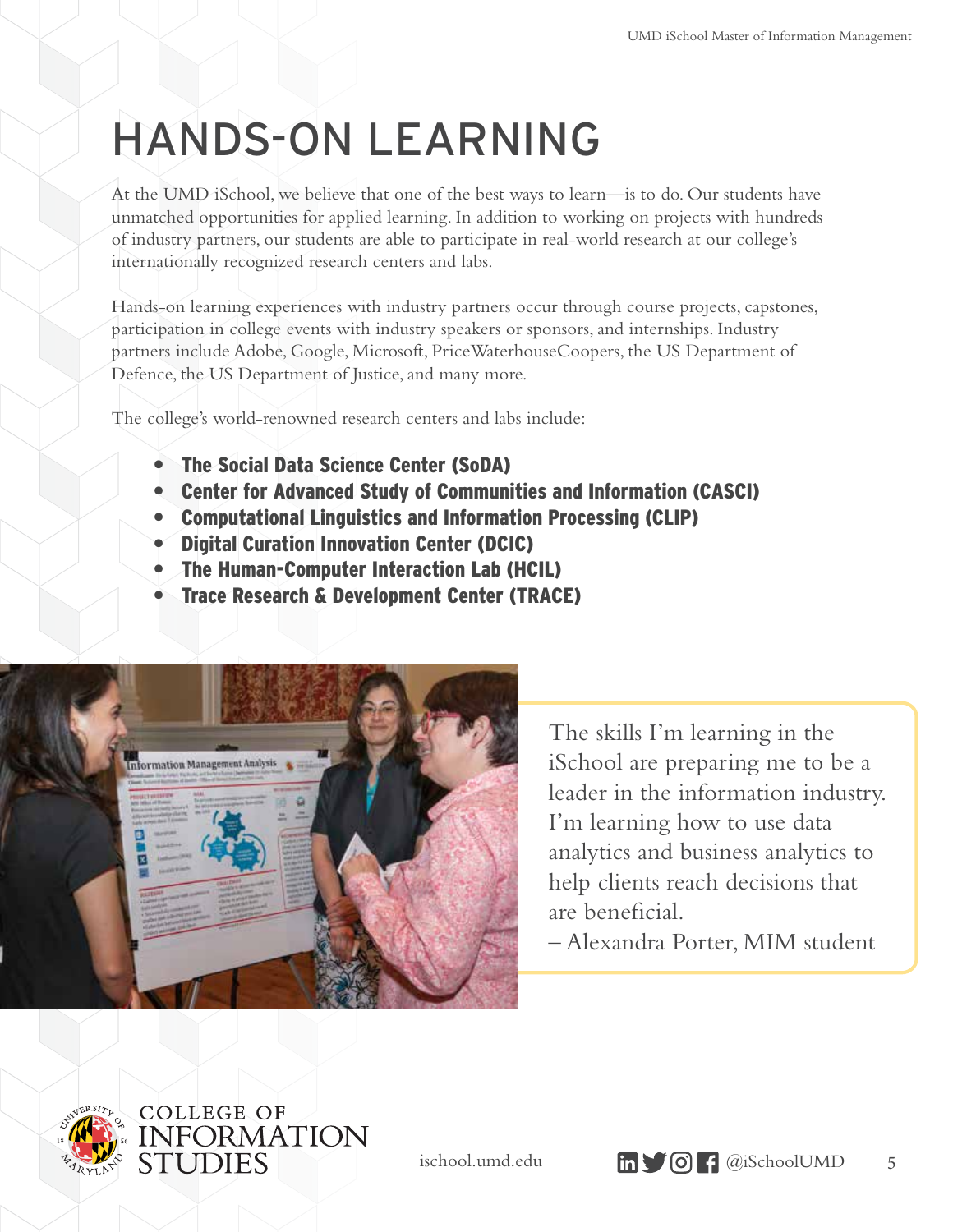### ADMISSIONS

#### UMD - Admission Requirements & Steps

- Complete the UMD Graduate School application. The Graduate School's Step-by-Step [guide](https://gradschool.umd.edu/admissions/application-process/step-step-guide-applying) is a helpful resource for prospective applicants.
- Pay the application fee to the UMD Graduate School.
- Upload transcripts for all undergraduate and graduate courses at each institution you have attended.
- Provide a Statement of Purpose describing your experiences and interests that will help you succeed in UMD's Master of Information Management program.
- Submit the names and e-mail addresses of three academic or professional references.
- Upload a current resume or CV.
- Send **TOEFL/IELTS** scores to the University of Maryland (international applicants only).
- If you are a [resident](http://registrar.umd.edu/resreclass.html) of the State of Maryland or believe you qualify as one, be sure to fill out the Maryland Residency section of the Graduate Application. If you have questions about Residency Classification, email [resclass@umd.edu.](mailto:resclass%40umd.edu?subject=)

#### MIM - Additional Admission Requirements & Next Steps

- Submit your **MIM Supplemental Application** responses.
- Optionally, send GRE or GMAT scores to the Graduate School.
- One or more years of full-time work experience in the information technology fields is preferred, but not a requirement for admission. That might include information technology, management, user experience, project management, business analysis, database management, etc.





COLLEGE OF<br>INFORMATION<br>STUDIES

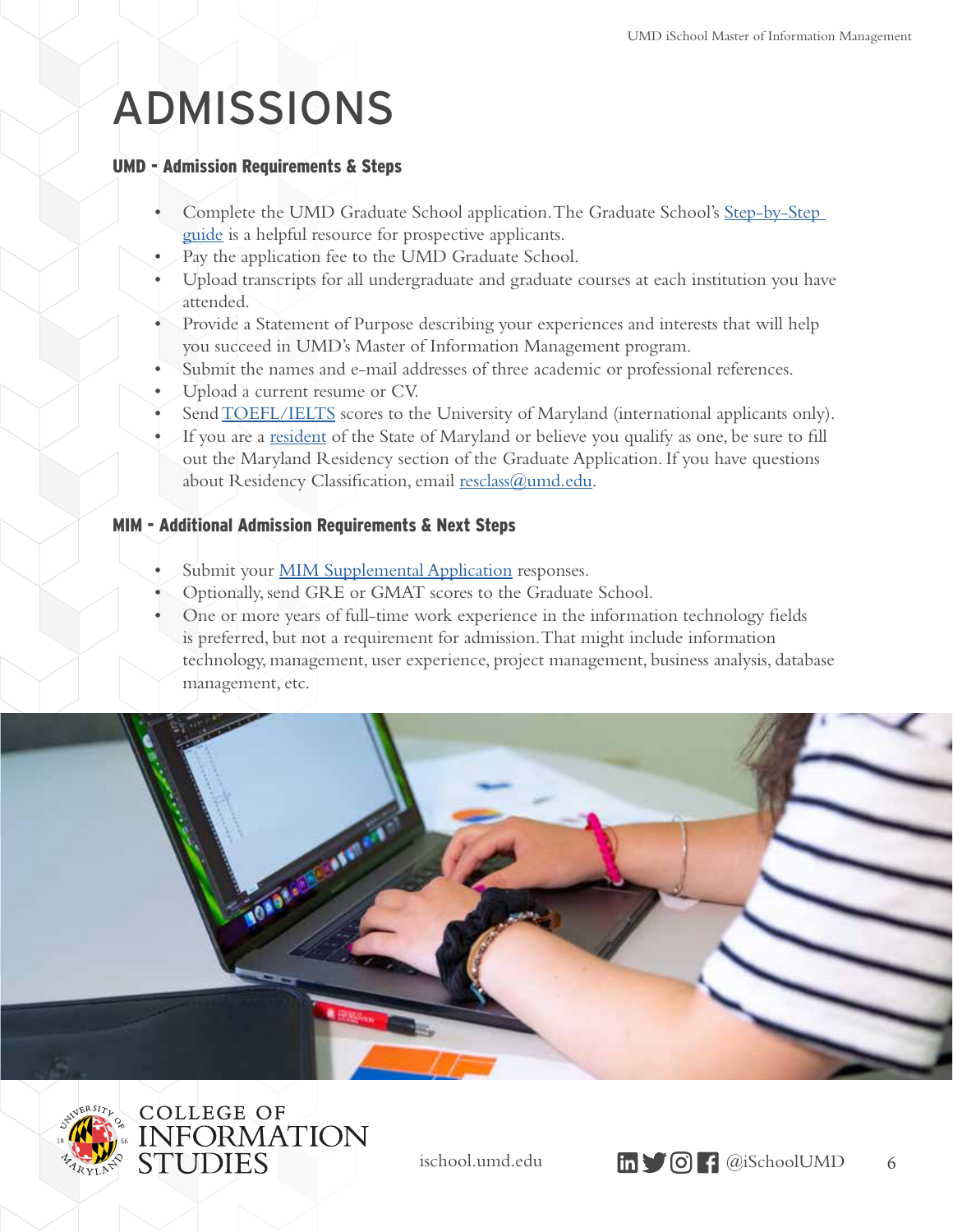## FREQUENTLY ASKED QUESTIONS

#### How much does it cost to get a master's degree?

UMD's Student Financial Services and Cashiering's [website](https://billpay.umd.edu/costs) posts the latest tuition and fees. Please note that there are different costs for students classified as Maryland residents and students from out of state or other countries. You can learn more about the cost of courses in the iSchool [here.](https://ischool.umd.edu/academics/tuition-fees-graduate)

#### Is it possible to complete the MIM degree on a part-time basis?

Yes. Some of our students choose to attend part-time, completing one or two courses per semester. These students graduate from the program in 3-5 years.

#### Can I complete the MIM coursework entirely online?

Not at this time. While the iSchool does offer some online courses, most coursework, including much of the MIM core, must be completed in person on UMD's College Park campus. Please note that the COVID-19 pandemic will dictate course modality, so at times all courses will be taught online depending on the local and university policies.

#### Can I complete the program in under two years?

Yes, it is possible to complete the program in fewer than two years. This requires taking accelerated coursework during the winter and summer semesters to meet the degree requirements.

#### Is it possible to work while completing the program?

Certainly. Many of our students hold part-time and even full-time positions during their studies. While we cannot guarantee when courses will be offered, we do our best to schedule classes at times that can accommodate professional students' schedules.

#### Do you prefer that applicants have work experience somewhere before applying?

While we prefer students to have some professional work experience prior to starting the MIM program, we also welcome applicants who apply directly from their undergraduate programs. Our student body is a mix of folks of different life experiences, contributing to the richness of our course discussions. Some students join us directly from their undergraduate degrees and others enter MIM after working in their field for several years.

#### How can I find out more about the MIM program? Can I visit campus or sit in on a class?

Prospective students are encouraged to attend one of our periodic [virtual information sessions](https://ischool.umd.edu/academics/virtual-info-sessions). Applicants who live in the DC Metro area are also welcome to attend the iSchool's annual Open House in October.



**COLLEGE OF** INFORMATION<br>STUDIES

ischool.umd.edu  $\text{in} \bullet \bullet$   $\text{on} \bullet$   $\text{a}$  iSchoolUMD